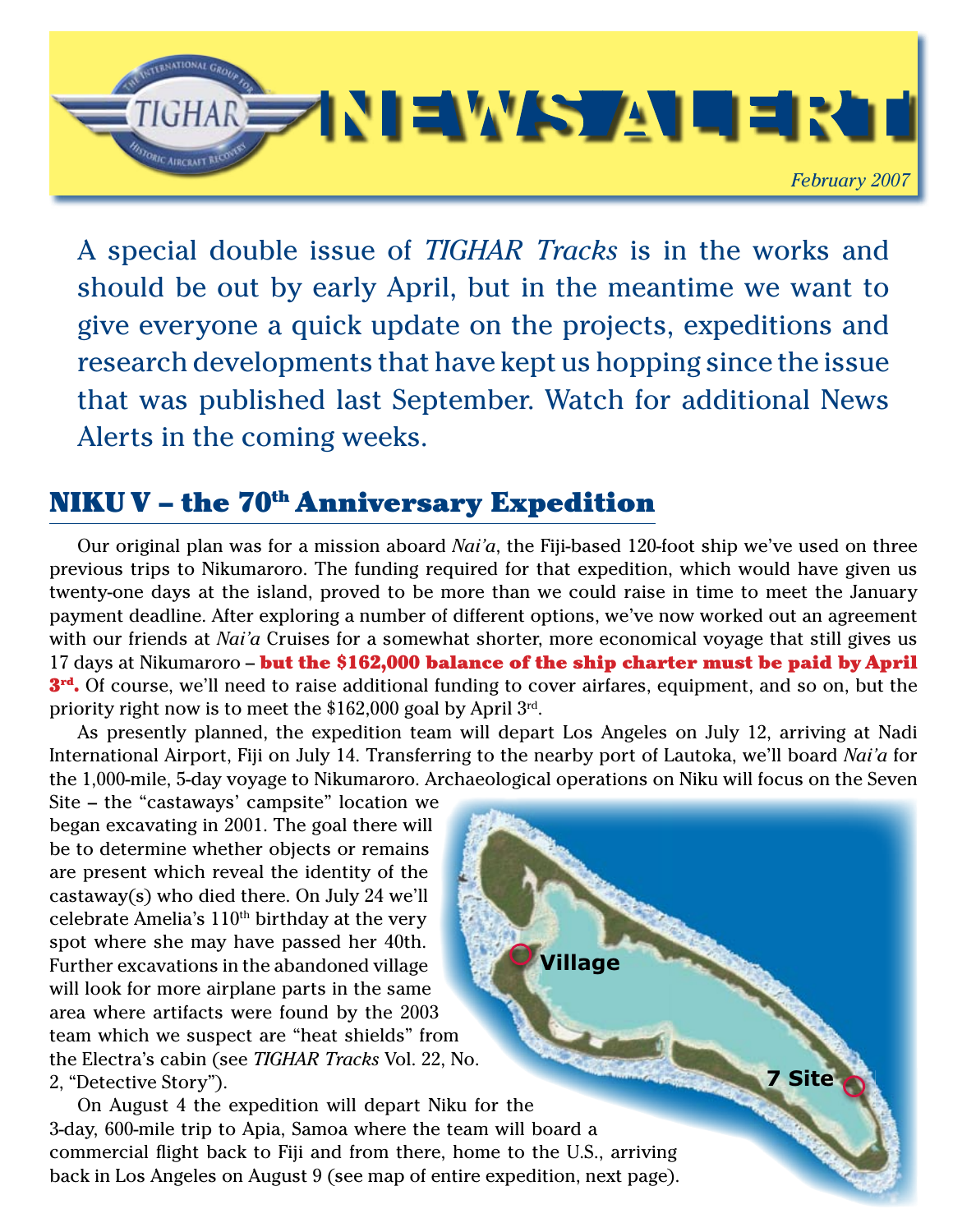

*Depart LAX, travel non-stop to Nadi, Fiji. By bus to Lautoka, where* Nai'a *is berthed. Five days to Nikumaroro; 14 days at the island. Three days to Apia, Western Samoa; catch a flight back to Fiji and then back to LAX.*

To fund this expedition we need to raise \$200,000 between now and April 1, 2007. As an incentive,

### **we are making four of the fifteen berths aboard** *Nai'a* **available for Sponsor Team Members**

– individuals who will make a pledge of at least \$50,000 to TIGHAR for the privilege of participating in this historic expedition. Sponsor Team Members must be at least 21 years of age (no maximum age limit), in good health, and be approved by TIGHAR executive director

and expedition leader, Ric Gillespie. TIGHAR members will, of course, be given first consideration.

We're well aware that not everyone can donate \$50,000. We wish you could as much as you wish you could. But every dollar you are able to contribute lightens the load. Please use the enclosed flyer to make your donation.

If you are interested in becoming a Sponsor Team Member please contact Ric by email at ric@tighar.org or by phone at (302) 994-4410.

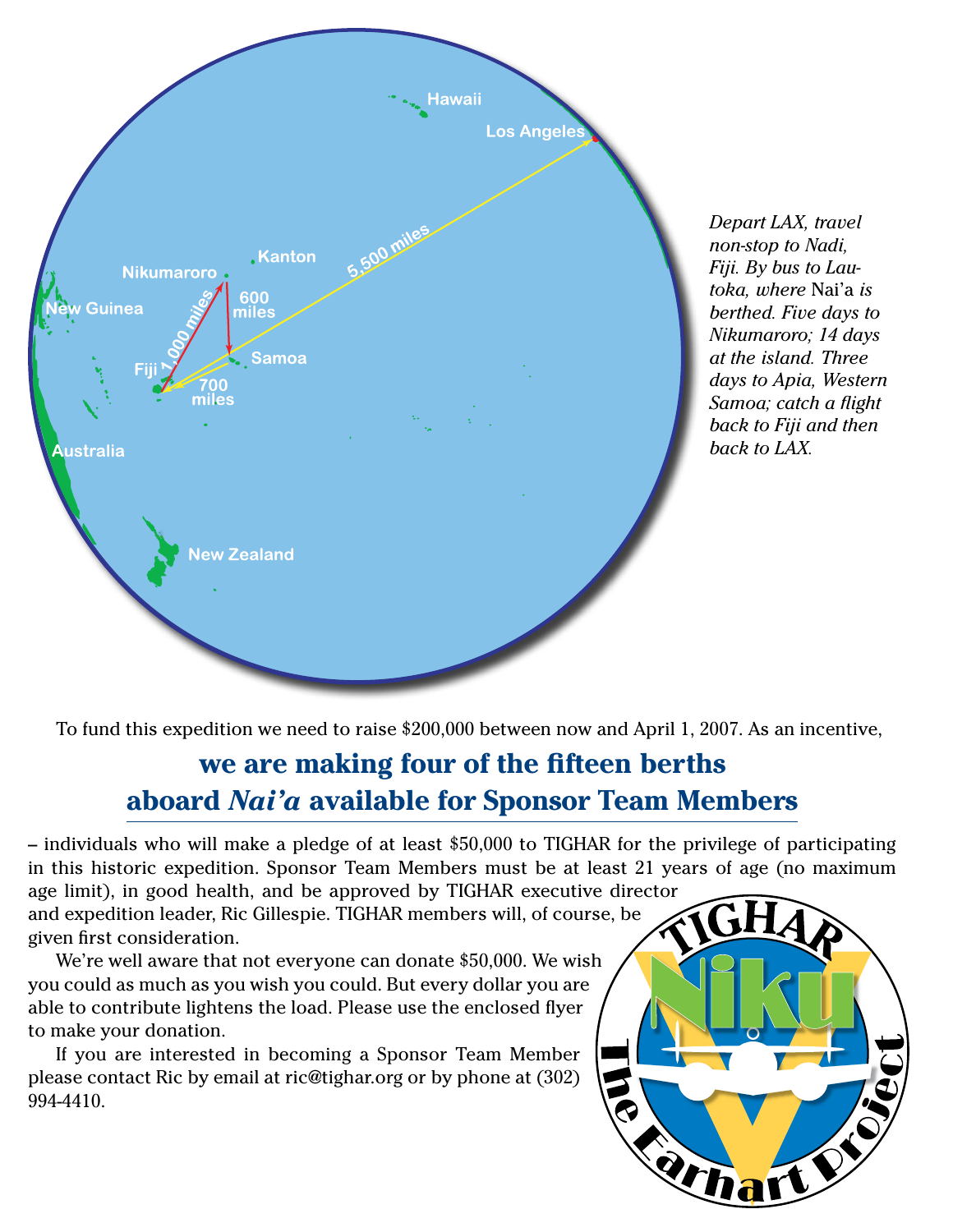# New Discovery

combination of vigilance, persistence, and good luck has resulted in TIGHAR's discovery of the largest single collection primary source documents relating to the Earhart disappearance ever made. The Associated Press wire service reporter aboard the Coast Guard cutter *Itasca* during the Earhart cruise was James W. Carey, and the news stories he filed are a well-known part of the historical record. What has not been known by Earhart researchers, until now, is that Jim Carey kept a detailed personal journal and took numerous photographs during *Itasca's* 37-day odyssey. Two days after his

return to Honolulu, he wrote a ten-page article describing his experiences.

Jim Carey was a meticulous record keeper and he carefully saved his collection of materials from his great adventure as a 23 year-old reporter aboard *Itasca*. Now, after seventy years, Carey's original hand-written notebooks, a transcript of the notebooks that he typed before his death in 1988, his photographs, his ten-page article, an extensive file of original *Itasca* message forms with his wire service reports and messages, and a large collection of original newspaper clippings relating to the Earhart search have come to light. The Carey Collection fleshes out the human aspects of what happened aboard *Itasca* and provides important new information. The amazing story of how this treasure trove of historical information surfaced will be told in a major Associated Press article to be released soon (maybe even before you receive this). The

Triday July 2- Up all avering sa

*An excerpt from Carey's journal. Courtesy the Carey Collection.*

upcoming special issue of *TIGHAR Tracks* will feature an analysis of the new information and how it enhances our understanding of the Earhart disappearance. As soon as the AP story is released we'll have the Carey journal, photos, and article up on the TIGHAR website.

## **Finding Amelia Sales**

IGHAR's history of the known facts in the Earhart case, *Finding Amelia – the True Story of the Earhart Disappearance* was officially released by the Naval Institute Press on September 19, 2006. The book was the top seller in the publisher's Fall 2006 line up and is now in its second printing, having sold well over 5,000 copies. Sales in 2007 continue to be brisk and we're hoping that the publicity from the AP story will further boost sales. The royalties are still whittling away at the advance provided by the publisher so there's not yet a positive financial return for TIGHAR, but the attention and recognition the book is bringing to the organization is a big plus.